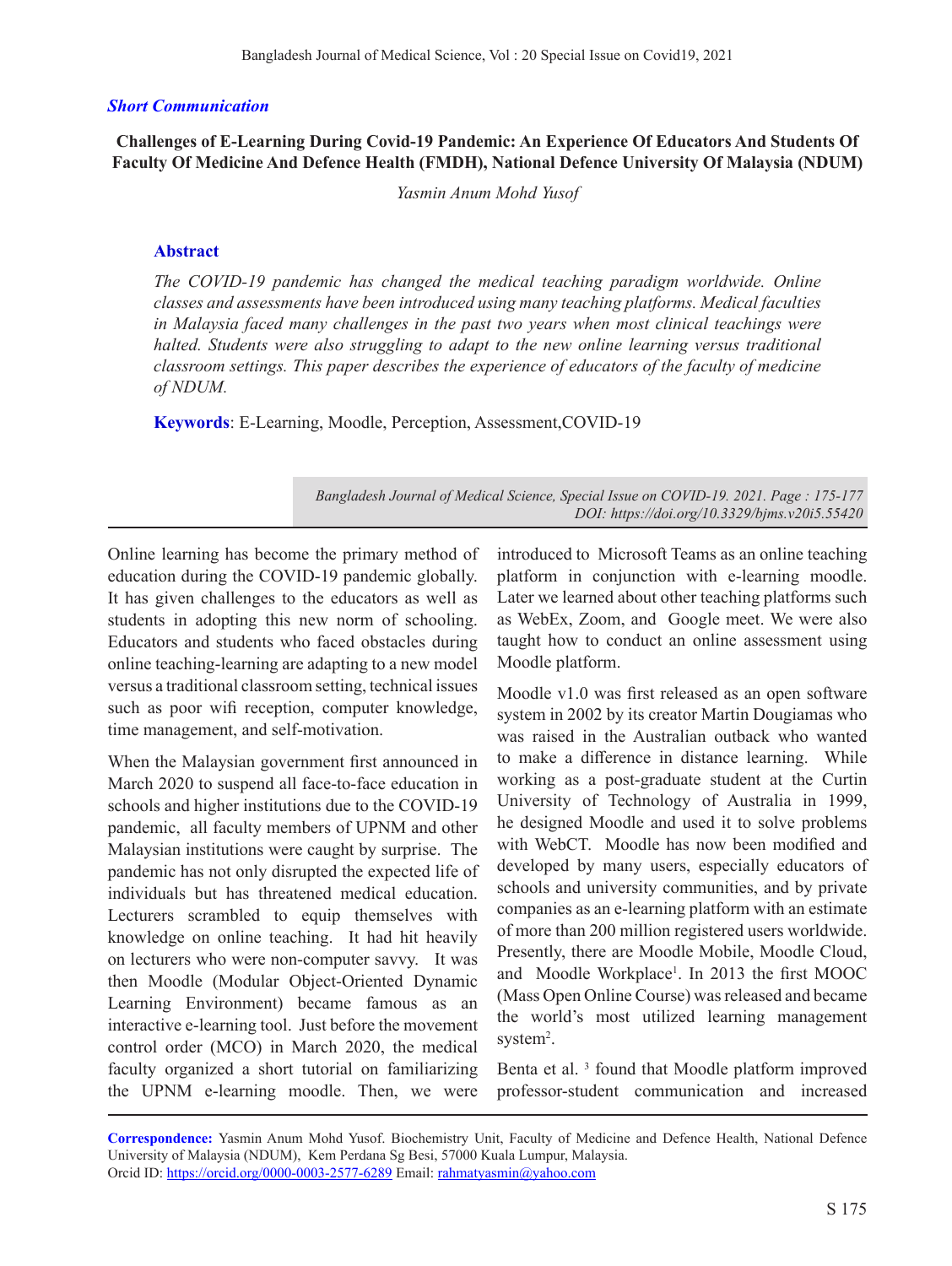students' satisfaction with courses. Students' attendance was much better in online learning than traditional lectures (96% versus 83%). They also observed that Moodle platform has proven helpful for assignment submission, where many students submitted it compared to email submission (84% versus 34%). We noticed a similar observation whereby laboratory practical assignment submission was almost 100% compared to in-person submission before implementing online teaching. Other educators have found that Moodle developed students' cognitive ability, promoted discussion participation, and cooperated with peers<sup>4</sup>.

The Moodle platform of UPNM or eLearning UPNM contains announcements, discussion forum, assignment, quiz (multiple-choice, single answer, essay type), questionnaire, survey, lesson plan, and feedback. A forum was posted in the e-learning Moodle platform to the year one medical student exploring their perceptions on online learning versus the traditional classroom setting in March 2021, almost a year after an e-learning experience. Some of the advantages stated by students were: they were able to watch recorded lectures several times for better understanding of lectures delivered, and it was helpful for revision; they were no longer shy or afraid to ask questions compared to classroom setting; slides can be seen very clearly compared to the classroom setting especially students in the back row; they saved time on the preparation to go to classrooms (such as proper clothing, walking to classrooms); most importantly they had good family bonding and support whereby food was served at home, and they saved money and time. Some of the disadvantages listed were in chronological order: distraction from noises made by family members, sharing of computers with other siblings, the expectation of parents for them to do housework, no socialization with peers, less motivation to study since it is not a university environment and lastly poor wife connection.

While online teaching may be more suitable for preclinical students, it may not be ideal for their senior counterparts during the pandemic. Clinicalyear students must have patient contacts and good communication skills in history taking and patient management. Students at Imperial College London were introduced to teleteaching through computers at hospital sites as an alternative to clinical placements, but student-patient interaction was still lacking<sup>5</sup>. By not being able to engage with patients, students lack

clinical skills. During the MCO, The Malaysian Medical Council (MMC) made a statement that only the theoretical component of the posting can be taught and assessed online for the clinical years. At the same time, the hands-on teaching and patient interaction are halted and postponed until the MCO was lifted. Some institutions tried to use simulation software to cover the clinical component of the respective posting, such as creating a scenario for the students with relevant pictures. Videos demonstrating communication and clinical skills have also been used, which were later used for discussion among the students.<sup>6</sup> However, this setting can never replace bedside and face-to-face clinical teaching.

Some of the challenges faced by clinical teachers of FMDH include time constraints, inadequate infrastructures, unstable internet connections, students' engagement problems, and online assessments.7 Students faced poor Wi-Fi connections either at home or hostels and resorted to their mobile data to participate in the online classes; unfortunately, the data could not support video teaching and thus resorted to only audio teaching. Psychiatric teaching was improvised by converting bedside teaching slots into online interactive problem-based discussion and role-plays, which can be assessed by MST as well as Youtube. The videos showed interview sessions between psychiatrists and simulated patients, demonstrating various symptoms of psychiatric ilnesses7 . This was indeed an excellent initiative to ensure good bedside teaching is not all lost!

Developing online assessments was also a challenging process. Many medical faculties have designed innovative ways to assess the students. For preclinical disciplines such as Biochemistry, Anatomy, Physiology, Pharmacology, Parasitology, and Microbiology, we uploaded theory examination in the Moodle platform of the multiple true-false, one best answer, and essay type questions. The objective structured practical examination (OSPE) which was conducted face-to-face previously had to be performed online by inserting specific diagrams of the instruments, gross specimens, or blood and urine samples followed by questions. Invigilation of the examination was conducted by a live proctoring method whereby a group of 4 or 5 students was monitored by one lecturer, with a lateral camera (using handphones) set at students space showing their complete picture in front of their laptop performing the examination. To ensure students do not surf the internet or other sources during the examination,